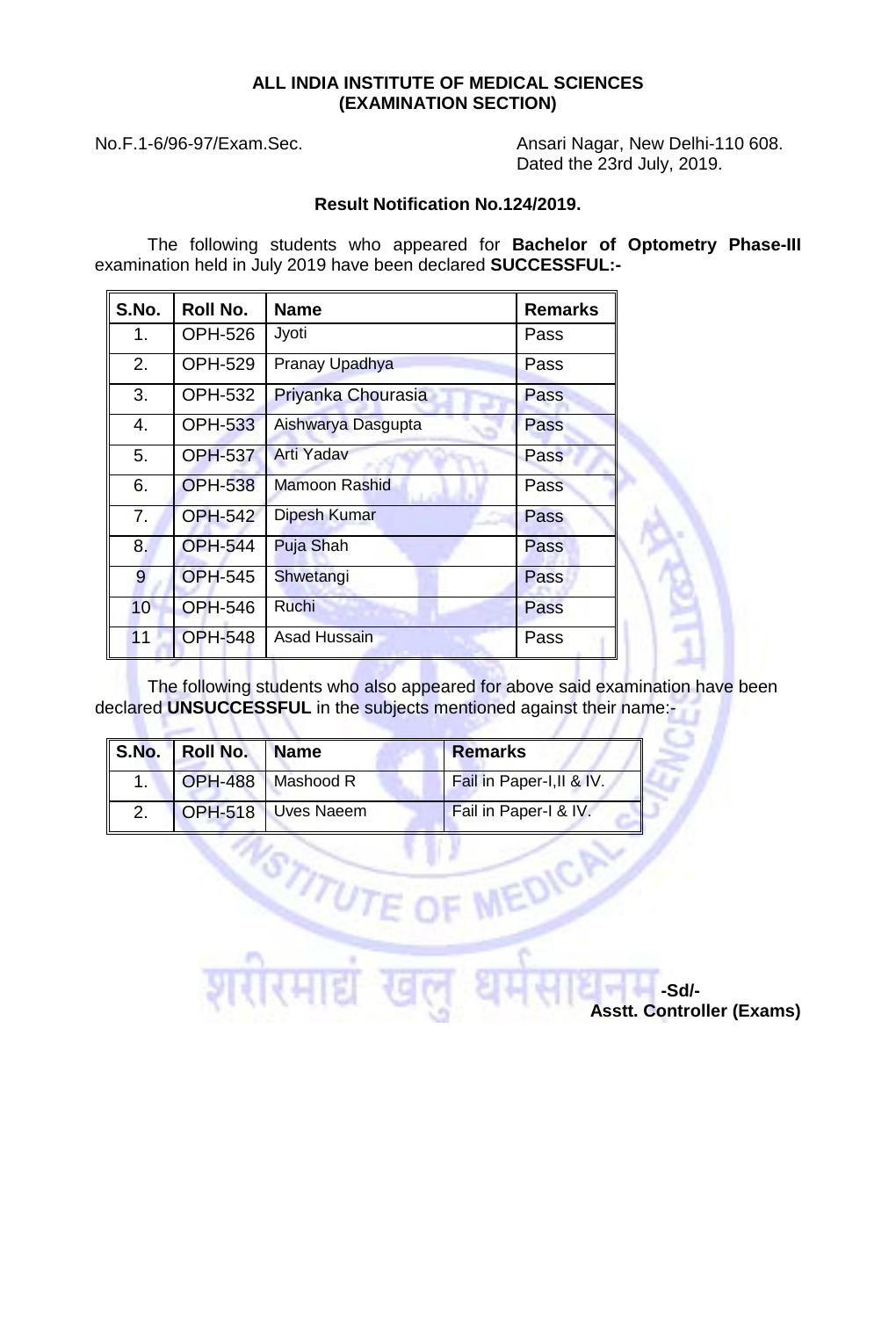## **Examination Section Results: Bachelor of Optometry Phase-III Examination - July 2019.**

| Max. Marks<br>Pass Marks |                |                    | Paper-I<br>Clinical & Advance<br>Optics & Orthoptics<br>Th. Prac. Total<br>200<br>100<br>100<br>50<br>50<br>$100 -$ |    |      | Paper-II<br><b>Clinical Refrection</b><br><b>Contact Lens</b><br>Th. Prac. Total<br>100<br>200<br>100<br>50<br>50<br>100 |    |            | Paper-III<br><b>Community Optha.</b><br>and Eye Bank<br>Th. Prac. Total<br>100<br>100<br>200<br>50<br>50<br>100 |    |            | Paper-IV<br>Inves. in Clinical Oph.<br>& Managem. of O.T.<br>Prac. Total<br>Th.<br>200<br>100<br>100<br>100<br>50<br>50 |    |            | Grand<br>Total<br>800 | Remarks                   |
|--------------------------|----------------|--------------------|---------------------------------------------------------------------------------------------------------------------|----|------|--------------------------------------------------------------------------------------------------------------------------|----|------------|-----------------------------------------------------------------------------------------------------------------|----|------------|-------------------------------------------------------------------------------------------------------------------------|----|------------|-----------------------|---------------------------|
|                          | <b>OPH-488</b> | Mashood R          | 28                                                                                                                  | 54 | 082* | 58                                                                                                                       | 40 | 098*       |                                                                                                                 |    | #          | 64                                                                                                                      | 20 | $084*$     | 264/600               | Fail in Paper-I, II & IV. |
| $\sqrt{2}$               | <b>OPH-518</b> | <b>Uves Naeem</b>  | 42                                                                                                                  | 44 | 086* | 58                                                                                                                       | 52 | $110*$     | 56                                                                                                              | 56 | $112*$     | 42                                                                                                                      | 16 | $058*$     | 366                   | Fail in Paper-I & IV.     |
| 3                        | <b>OPH-526</b> | Jyoti              | 54                                                                                                                  | 54 | 108  | 55                                                                                                                       | 66 | 121        | 67                                                                                                              | 59 | 126        | 64                                                                                                                      | 63 | 127        | 482                   | Pass                      |
| $\overline{4}$           | <b>OPH-529</b> | Pranay Upadhya     | 69                                                                                                                  | 63 | 132  | 66                                                                                                                       | 71 | 137        | 73                                                                                                              | 59 | 132        | 71                                                                                                                      | 67 | 138        | 539                   | Pass                      |
| 5                        | <b>OPH-532</b> | Priyanka Chourasia | 51                                                                                                                  | 60 | 111  | 56                                                                                                                       | 68 | 124        | 68                                                                                                              | 60 | 128        | 56                                                                                                                      | 70 | 126        | 489                   | Pass                      |
| 6                        | <b>OPH-533</b> | Aishwarya Dasgupta | 62                                                                                                                  | 64 | 126  | 68                                                                                                                       | 78 | 146        | 65                                                                                                              | 58 | 123        | 62                                                                                                                      | 68 | 130        | 525                   | Pass                      |
| $\overline{7}$           | <b>OPH-537</b> | Arti Yadav         | 60                                                                                                                  | 61 | 121  | 63                                                                                                                       | 74 | 137        | 70                                                                                                              | 60 | 130        | 59                                                                                                                      | 69 | <b>128</b> | 516                   | Pass                      |
| $8\,$                    | <b>OPH-538</b> | Mamoon Rashid      | 51                                                                                                                  | 54 | 105  | 62                                                                                                                       | 68 | <b>130</b> | 68                                                                                                              | 66 | 134        | 57                                                                                                                      | 67 | 124        | 493                   | Pass                      |
| 9                        | <b>OPH-542</b> | Dipesh Kumar       | 55                                                                                                                  | 57 | 112  | 64                                                                                                                       | 67 | 131        | 66                                                                                                              | 72 | 138        | 62                                                                                                                      | 64 | 126        | 507                   | Pass                      |
| 10                       | <b>OPH-544</b> | Puja Shah          | 57                                                                                                                  | 58 | 115  | 61                                                                                                                       | 73 | 134        | 60                                                                                                              | 60 | <b>120</b> | 69                                                                                                                      | 62 | 131        | 500                   | Pass                      |
| 11                       | <b>OPH-545</b> | Shwetangi          | 66                                                                                                                  | 63 | 129  | 68                                                                                                                       | 76 | 144        | 76                                                                                                              | 67 | 143        | 67                                                                                                                      | 77 | 144        | 560                   | <b>Pass</b>               |

**Contd…Page-2**

**Paper-2 : Results: Bachelor of Optometry Phase-III Examination - July 2019.**